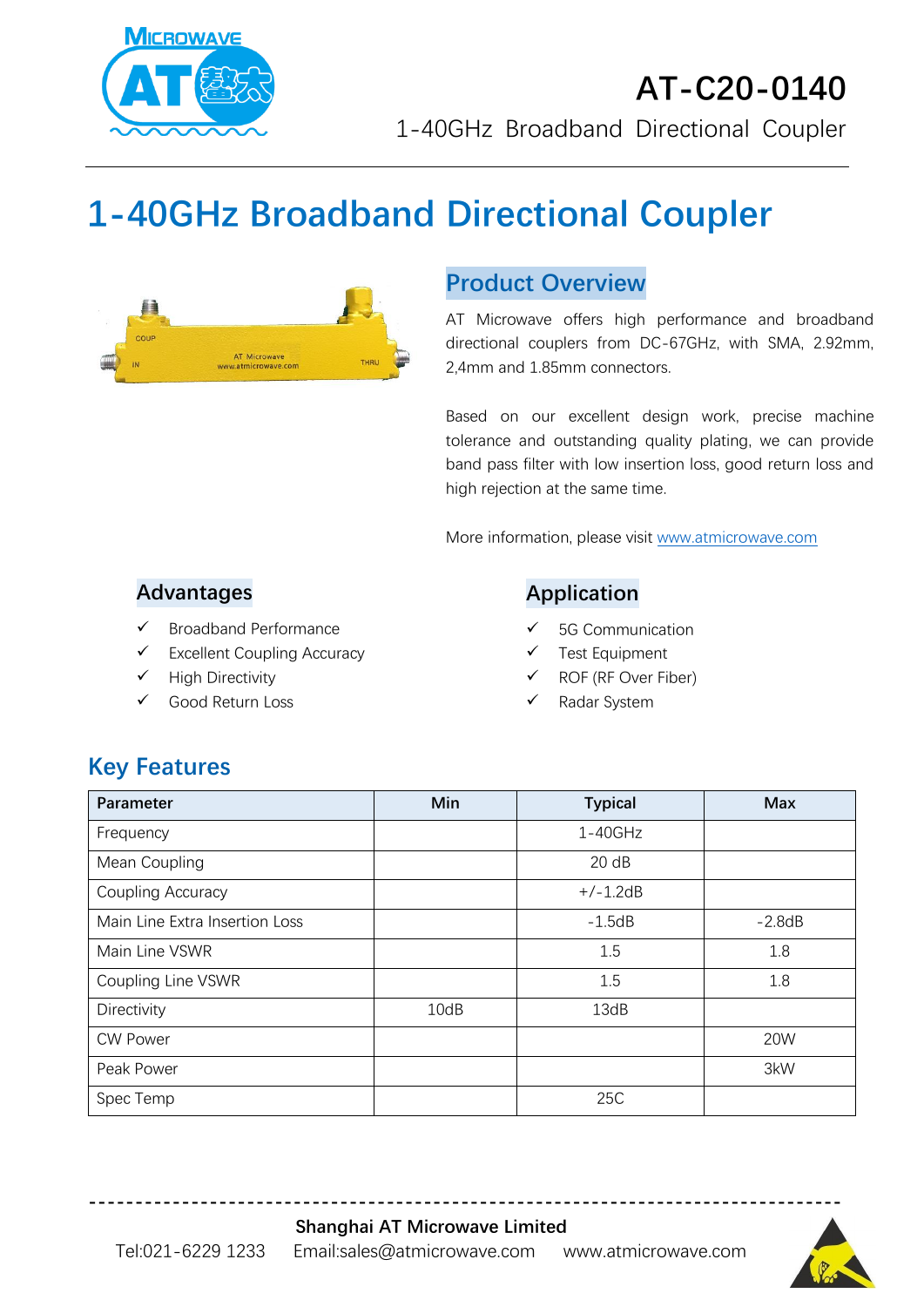

#### **Mechanical Information**

| <b>Item</b>               | <b>Description</b> |  |
|---------------------------|--------------------|--|
| Input Port                | 2.92mm Female      |  |
| Output Port               | 2.92mm Female      |  |
| Case Material             | Aluminum           |  |
| Finish                    | Painted            |  |
| Weight (Without Heatsink) | 80 <sub>g</sub>    |  |
| Size:                     | 85x15x11 mm        |  |

## **Absolute Maximum Ratings Table**

| <b>Parameter</b>            | Value            |
|-----------------------------|------------------|
| <b>RF Input Power CW</b>    | 20W              |
| Operating Temperature(note) | $-40$ to $+70C$  |
| Storage Temperature         | $-65$ to $+125C$ |

### **Notes:**

- 1. Datasheet may be changed according to update of MMIC, Raw materials , process, and so on.
- 2. This data is only for reference, not for guaranteed specifications.
- 3. Please contact AT Microwave team to make sure you have the most current data.

## **Dimension:** (unit in mm)